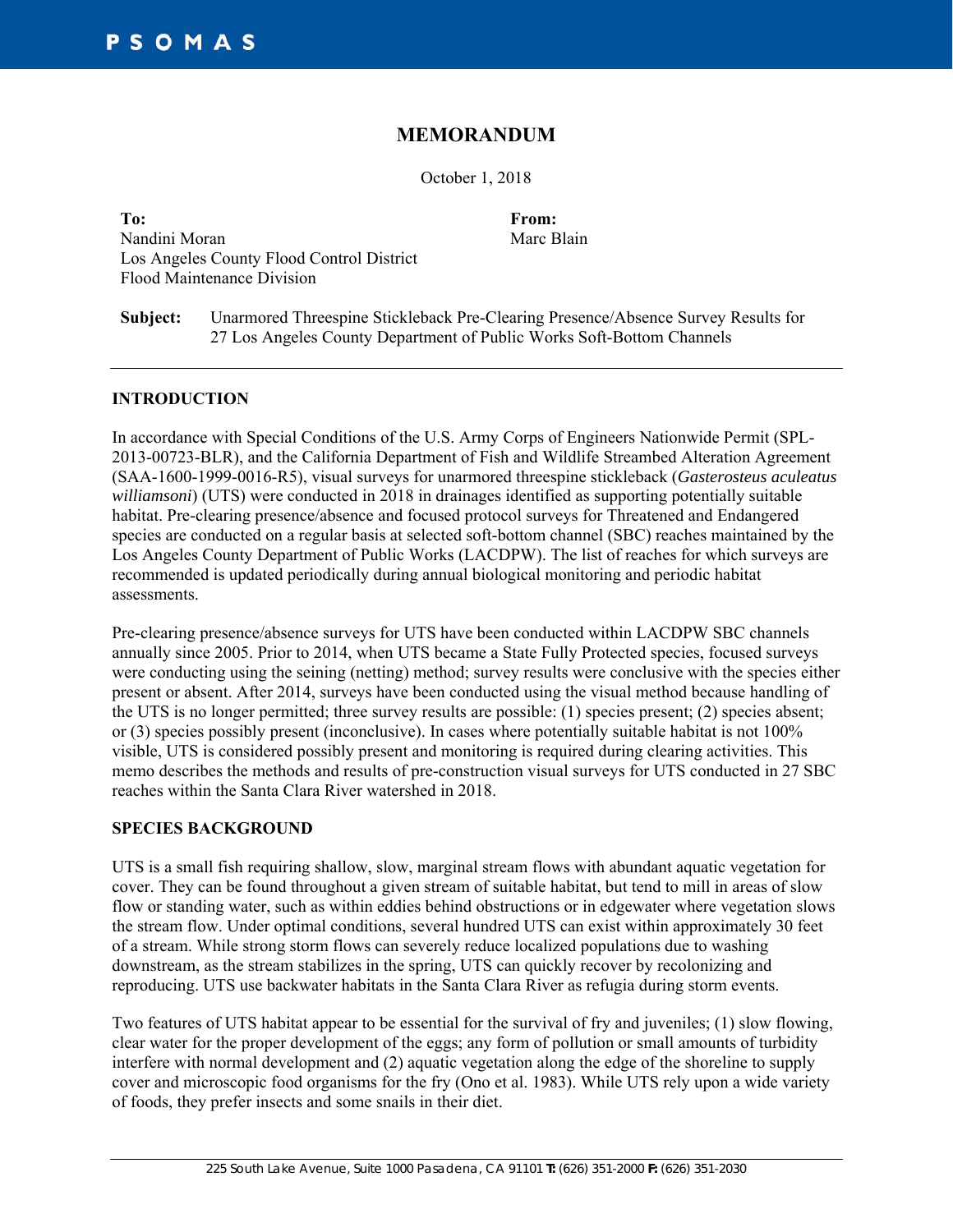The USFWS has not designated Critical Habitat for the UTS, however, the UTS Recovery Plan (USFWS 1985), defines critical habitat for federally listed species generally as: (1) the specific areas within the geographic area occupied by a species, at the time it is listed in accordance with the Endangered Species Act of 1973 as amended, on which are found those physical or biological features (a) essential to the conservation of the species and (b) that may require special management considerations or protection and (2) specific areas outside the geographic area occupied by a species at the time it is listed, upon a determination that such areas are essential for the conservation of the species (45 Federal Register 76012- 76015). "Conservation" means the use of all methods and procedures that are necessary to bring an Endangered or a Threatened species to the point at which listing under the Act is no longer necessary (USFWS 1998).

Three Essential Habitat zones within the Santa Clara River watershed are described under the Unarmored Threespine Stickleback Revised Recovery Plan (USFWS 1985):

- 1. **Del Valle Zone.** An area of land and water with the following components : Santa Clara River beginning at its confluence with San Martinez Grande Canyon, at a point 0.9 of a mile southwest of Del Valle settlement, and extending upstream approximately 5.6 miles to the Interstate Highway 5 Bridge.
- 2. **San Francisquito Creek Zone.** An area of land and water with the following components: San Francisquito Canyon watercourse beginning at a point where the Angeles National Forest boundary intersects the San Francisquito Canyon watercourse, approximately 2.5 miles southwest of San Francisquito Powerhouse No. 2, and extending upstream in San Francisquito Canyon approximately 8.4 miles to San Francisquito Powerhouse No. 1, near its junction with Clearwater Canyon.
- 3. **Soledad Canyon Zone.** An area of land and water in Los Angeles County, with the following components: Santa Clara River beginning at a point 1.4 miles upstream in Soledad Canyon from the community of Lang, at the downstream end of the area called River's End Park extending upstream approximately 8.5 miles to its confluence with Arrastre Canyon, at a point located about 0.6 mile southwest of Los Angeles County Rehabilitation Camp, upstream in Arrastre Canyon approximately 0.8 mile.

## **METHODS**

Pre-clearing visual surveys for UTS were conducted by a fisheries biologist that holds a Section 10(a)(1)(A) permit (Scientific Permit) for this species at the following 27 SBC reaches:

- Santa Clara River: Reaches 47, 51, 54, 55, 56, 58, 60, 61, 63, 64, 66, 71, 82, 109, and 120
- Bouquet Canyon Creek: Reaches 67, 69, 70, and 103
- South Fork Santa Clara River: Reaches 79 and 80, at the confluence of the Santa Clara and South Fork Santa Clara Rivers
- Castaic Creek: Reaches 86, 87, 97, and 104
- San Francisquito Creek: Reaches 105 and 121

Surveys were conducted on August 27 and 29, 2018 during appropriate weather conditions for good visibility. No seining or handling of the UTS was conducted during the surveys. Each reach was visited to assess the suitability of habitat present. If potentially suitable habitat was present, the water was scanned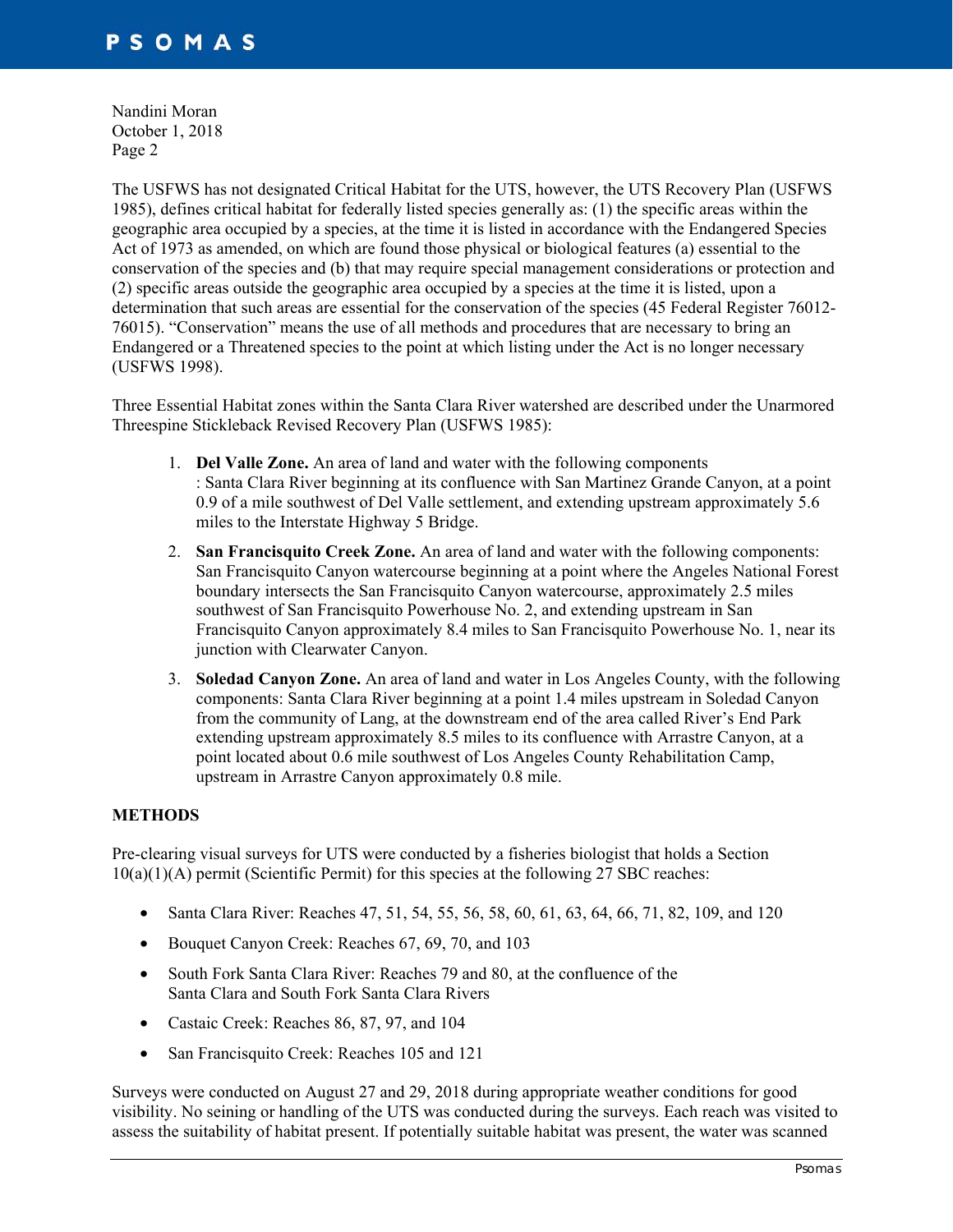visually by the fisheries biologist to determine whether UTS was present or absent. In cases where potentially suitable habitat was not 100% visible, UTS was considered possibly present.

## **RESULTS**

Table 1 shows results of the 2018 pre-clearing visual surveys, in comparison to previous survey results. UTS was determined to be absent from 26 of the 27 reaches during the 2018 surveys; it was considered possibly present in Reach 67.

During the surveys, only one aquatic species was observed; the non-native green sunfish (*Lepomis cyanellus*) was observed at Reach 105.

### **TABLE 1 SUMMARY OF 2018 RESULTS OF PRE-CLEARING UNARMORED THREESPINE STICKLEBACK SURVEYS FOR THE LOS ANGELES COUNTY SOFT-BOTTOM CHANNELS**

| <b>Reach</b><br><b>Number</b> | <b>Reach Name/Tributary</b>                                      | <b>Survey Date</b> | 2018<br><b>Unarmored Threespine</b><br><b>Stickleback Results</b> | <b>Prior Presence</b><br>$(Year)^a$                                                            |  |  |  |
|-------------------------------|------------------------------------------------------------------|--------------------|-------------------------------------------------------------------|------------------------------------------------------------------------------------------------|--|--|--|
| Santa Clara River (SCR)       |                                                                  |                    |                                                                   |                                                                                                |  |  |  |
| 47                            | SCR (PD 1733 Unit 1)                                             | 8/27/2018          | Absent                                                            |                                                                                                |  |  |  |
| 51                            | Mint Canyon Main Channel Outlet (PD<br>1984) at SCR Main Channel | 8/27/2018          | Absent                                                            |                                                                                                |  |  |  |
| 54                            | SCR Non-main Channel (PD 832)                                    | 8/27/2018          | Absent                                                            | —                                                                                              |  |  |  |
| 55                            | SCR Channel (PDs 910, 832, 1758,<br>and 1562 Unit 2)             | 8/27/2018          | Absent                                                            |                                                                                                |  |  |  |
| 56                            | SCR (PD 1562 Unit 2)                                             | 8/27/2018          | Absent                                                            |                                                                                                |  |  |  |
| 58                            | <b>SCR (PD 374)</b>                                              | 8/27/2018          | Absent                                                            |                                                                                                |  |  |  |
| 60                            | SCR (PD 1339 and 374)                                            | 8/27/2018          | Absent                                                            |                                                                                                |  |  |  |
| 61                            | <b>SCR (PD 659)</b>                                              | 8/27/2018          | Absent                                                            |                                                                                                |  |  |  |
| 63                            | Oak Avenue Rd Drainage<br>(CDR 523.081)                          | 8/27/2018          | Absent                                                            |                                                                                                |  |  |  |
| 64                            | Soledad Canyon Rd Drainage<br>(CDR 523.071 D Outlet)             | 8/27/2018          | Absent                                                            | $2015^{b}$                                                                                     |  |  |  |
| 66                            | SCR (PD 1358)                                                    | 8/27/2018          | Absent                                                            |                                                                                                |  |  |  |
| 67                            | Bouquet Canyon Upper (PDs 1201,<br>802, 700B and 625)            | 8/29/2018          | May Occur                                                         | 2005, 2006,<br>2007, 2008,<br>2015 <sup>b</sup> , 2016 <sup>b</sup> ,<br>and 2017 <sup>b</sup> |  |  |  |
| 69                            | Bouquet Canyon Middle (PDs 722,<br>773, 1365, 1065 and 45)       | 8/29/2018          | Absent                                                            | 2005, 2006,<br>2007, 2008,<br>2012, 2015 <sup>b</sup> ,<br>2016 $b$ , and<br>2017b             |  |  |  |
| 70                            | Bouquet Canyon Lower (PDs 544 and<br>345)                        | 8/29/2018          | Absent                                                            |                                                                                                |  |  |  |
| 71                            | <b>SCR Main Channel</b><br>(PD 1946)                             | 8/27/2018          | Absent                                                            |                                                                                                |  |  |  |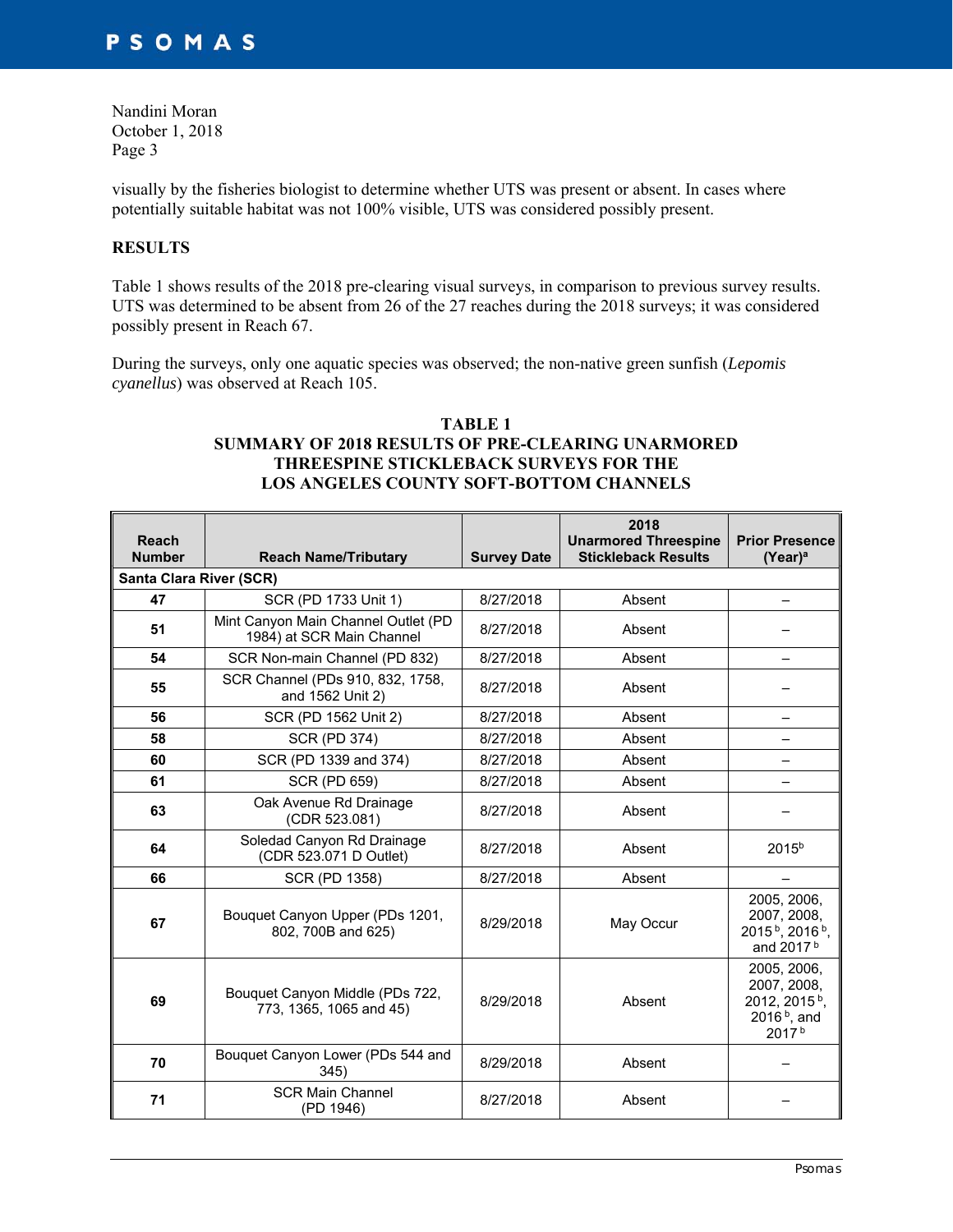## **TABLE 1 SUMMARY OF 2018 RESULTS OF PRE-CLEARING UNARMORED THREESPINE STICKLEBACK SURVEYS FOR THE LOS ANGELES COUNTY SOFT-BOTTOM CHANNELS**

| <b>Reach</b><br><b>Number</b>                                                                                                                                                                                                                                                                                                                                    | <b>Reach Name/Tributary</b>                       | <b>Survey Date</b>            | 2018<br><b>Unarmored Threespine</b><br><b>Stickleback Results</b> | <b>Prior Presence</b><br>$(Year)^a$                               |  |
|------------------------------------------------------------------------------------------------------------------------------------------------------------------------------------------------------------------------------------------------------------------------------------------------------------------------------------------------------------------|---------------------------------------------------|-------------------------------|-------------------------------------------------------------------|-------------------------------------------------------------------|--|
| 79                                                                                                                                                                                                                                                                                                                                                               | South Fork SCR Valencia Blvd Bridge<br>Stabilizer | 8/29/2018                     | Absent                                                            |                                                                   |  |
| 80                                                                                                                                                                                                                                                                                                                                                               | South Fork SCR<br>(PDs 1947 and 1946)             | 8/29/2018                     | Absent                                                            |                                                                   |  |
| 82                                                                                                                                                                                                                                                                                                                                                               | <b>SCR Main Channel</b><br>(PD 2278)              | 8/29/2018                     | Absent                                                            |                                                                   |  |
| 86                                                                                                                                                                                                                                                                                                                                                               | Violin Canyon Main Channel Outlet                 | 8/27/2018                     | Absent                                                            |                                                                   |  |
| 87                                                                                                                                                                                                                                                                                                                                                               | Castaic Old Road Drain (CDR<br>525.021D) Outlet   | 8/27/2018                     | Absent                                                            |                                                                   |  |
| 97                                                                                                                                                                                                                                                                                                                                                               | Castaic Creek<br>(PD 1982)                        | 8/27/2018                     | Absent                                                            |                                                                   |  |
| 103                                                                                                                                                                                                                                                                                                                                                              | Bouquet Canyon Channel (PD 2225)                  | 8/27/2018                     | Absent                                                            | 2005, 2006,<br>2007, 2008,<br>2015 $b$ , and<br>2016 <sup>b</sup> |  |
| 104                                                                                                                                                                                                                                                                                                                                                              | Castaic Creek<br>(PD 2441 Unit 2)                 | 8/27/2018                     | Absent                                                            |                                                                   |  |
| 105                                                                                                                                                                                                                                                                                                                                                              | San Francisquito Channel (PD 2456)                | 8/27/2018                     | Absent                                                            | 2015 <sup>b</sup> , 2016 <sup>b</sup>                             |  |
| 109                                                                                                                                                                                                                                                                                                                                                              | SCR south bank west of McBean Pkwy<br>(MTD 1510)  | 8/29/2018                     | Absent                                                            | 2009, 2010,<br>2011, and 2015                                     |  |
| 120                                                                                                                                                                                                                                                                                                                                                              | Jake's Way (PD 2496)                              | 8/27/2018<br>and<br>8/29/2018 | Absent                                                            |                                                                   |  |
| 121                                                                                                                                                                                                                                                                                                                                                              | San Francisquito Creek (PD 2271)                  | 8/27/2018                     | Absent                                                            |                                                                   |  |
| $\mathbf{a}$<br>Sources: BonTerra; 2005, 2006, 2007, 2008, 2009, 2010, 2011, 2012, 2013, 2016, and 2017. Note: no survey report or<br>memorandum was generated for the 2015 presence/absence surveys, however, a Pre-Clearing Status Update table was<br>created and shared with LACDPW and information in it was used for this table.<br>b<br>Species may occur |                                                   |                               |                                                                   |                                                                   |  |

## **CONCLUSION**

As a result of these surveys, and in accordance with Special Conditions of the U.S. Army Corps of Engineers Nationwide Permit and the California Department of Fish and Wildlife Streambed Alteration Agreement, biological monitoring shall be conducted during all maintenance activities in the 2018-2019 maintenance season occurring in Reach 67.

R:\Projects\DPW\3DPW150701\UTS 2018\_Reaches 12 and 39-100118.docx